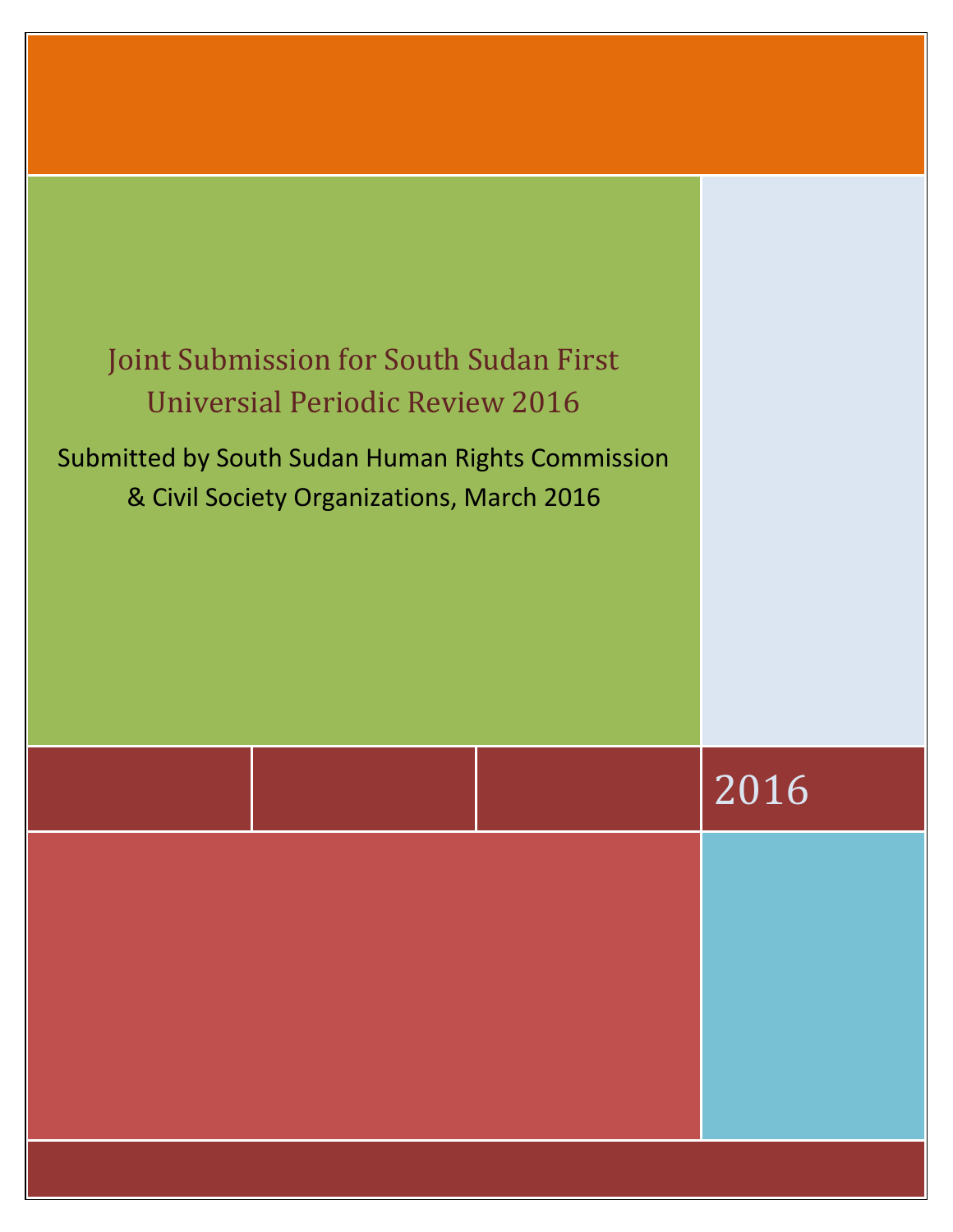# **Executive Summary**

This report is a joint submission by the South Sudan Human Rights Commission ( SSHRC) and Civil Society Organizations ( CSOs) supported by the government, United Nations Mission in South Sudan ( UNMISS) Human Rights Division ( HRD) and United Nations Development Program ( UNDP) Rule of Law and Governance. The report is filtered from the 2011-2014 SSHRC reports and supplemented by primary source through states consultations process in the main towns of Juba, Malakal, Torit, Wau Kwajok and Yambio as sample of the states. The Stakeholders in the consultations include relevant government intuitions, UN Agencies, International Nongovernmental Organizations (INGOs) and CSOs. Rule of law and governance, the right to education, right of women and girls, child right, right to freedom of expression, health and conditions of prisions are the thematic areas in this report.

Since its independence in 2011, South Sudan has established institutions, promulgated legislations and ratified the Convention on the Right of Child (CRC), Convention on the Elimination and Discrimination against Women (CEDAW) and the African Charter on Human and Peoples Rights (ACHPR) and signed a moratorium on death penalty all as crucial steps for the realization of human rights. However, South Sudan has been experiencing gross human rights violations since its inception as a sovereign nation. It has limited respect of the rule of law resulting to corruption, impunity, extrajudicial killings arbitrary arrest, longer pre-trail detention, and most concerning a heightened level of Gender Base Violence. Since 2013 the country has been in a political crises between the Government and the Sudan people's Liberation Government/ Army- In Opposition (SPLM/A- IO) .There is slow implementation of the Agreement on the Resolution of the Conflict in South Sudan signed in August 2015 in Addis Ababa by both parties to crises.

South Sudan has not ratified the International Convention Economic and Social Rights (ICESR). Illiteracy is over 70 percent-the highest in the world. School enrollment is decreasing due limited inaccessibility, inadequate school infrastructure and poor quality of education. Lack of trained teachers, text books, poor infrastructure, insecurity and other scholastic materials are key impediments in the education system in South Sudan. Health service delivery is quite a challenge in South Sudan due to primarily, limited human and financial resources, facilities and equipment It has the highest Infant and maternal mortality rates in the world of 75/1000 and 2054/100,000. Thousands of lives have been lost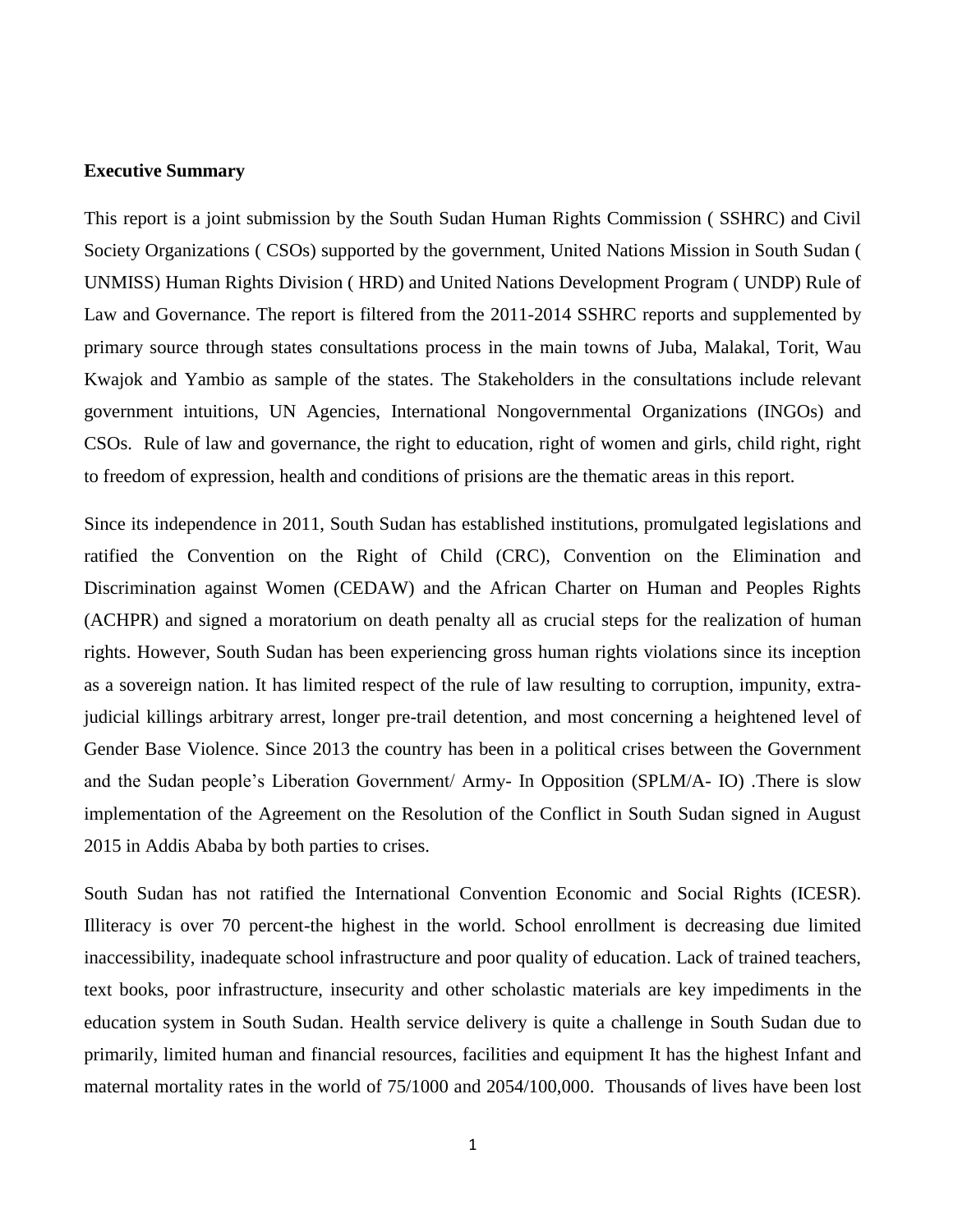due to various political crises, economic deterioration and inter-communal violence and many others. Early and Forced marriages, marital rape discrimination of women on social and economic needs are soaring in South Sudan. Children are grossly abused through rape, child soldiering and labour, abduction and early progeny.

Freedom of expression to significant extend is continuously violated in South Sudan tortured or killed to somewhat violated in South Sudan. Journalists have been arbitrary arrested and killed and perpetrators are hardly arrested and unaccounted for. South Sudan has not ratified the international Convention on Civil and Political rights.

## **1. Rule of Law and Governance**

- 1. Since its independence on  $9<sup>th</sup>$  July, 2011, South Sudan has promulgated the Transitional Constitution (TCSS 2011) in addition to its ratification of the African Charter on Human and people's Rights (ACHPR) and production of numerous legislations as well as establishment of law institutions such as the Human Rights Commission, the Judiciary, Ministries of Justice, and Interior which could enhance rule of law and good governance. The President also issued amnesty for the insurgencies against the government after the 2010 elections. The South Sudan Human Right Commission (SSHRC) also produced credible reports on the situation of Human Rights in the Country.
- 2. Nevertheless, human rights reports and primary findings (SSHRC 2011-215 and widely Consultations (March 2016) asserted that inadequate attention to good governance and rule of law have tremendously impeded the enjoyment of fundamental rights and freedoms. Corruption, impunity, arbitrary arrests, land grabbing, enforced disappearance, inter-communal Violence, passions of illegal weapons among the civilians, detention without trial beyond the required period , delay of cases of appeal , lack of legal aid for those sentenced to death and hanged, weak institutional capacity in the rule of law sector, alarming increase in robbery, theft, ethnic revenge attacks, extra- judicial killings, or murder are rarely brought to book due impunity, ethnic ties, nepotism and inadequate implementation of the legislations and Agreement on the resolution of the Conflict in South Sudan (ARCSS 2015) by both parties to the conflict are some of the effects. Majority of the perpetrators are government agents in uniform or unknown armed actors who in most cases are rarely brought to book.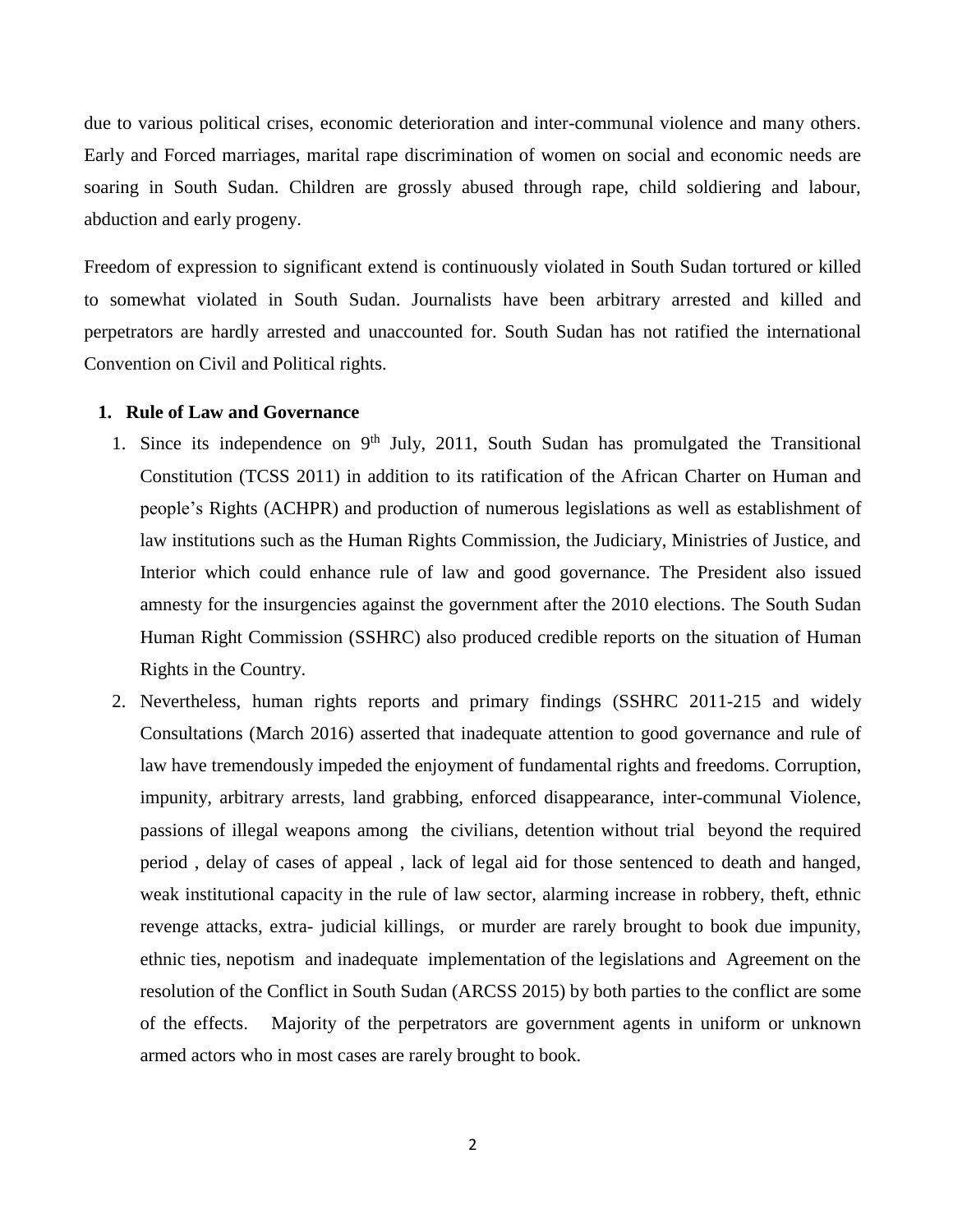3. The State consultations (March, 2016) also affirmed that certain provisions in the TCSS (2011) are hardly followed. For instance the removal of some elected Governors which requires bye elections after 60 (sixty days) and the removal of Deputy Chief Justice and appointment of its successor was not done upon the recommendation of the Judicial Service Commission (JSC).The reports (ibid) also revealed that Commissioners and Mayors for the Local Government (LG) Councils have been appointed through decrees instead of fair and free elections (LG Act 2009).

### **2. The Right to Education**

- 4. South Sudan has ratified the Convention on the Rights of the Child legislated the Child Act (2008) and has embodied the right to free and compulsory primary education in its Bill of Rights (TCSS 2011); produced the General Education Act (2012) and General Education Strategic Plan (GESP: 2012- 2017), the South Sudan development Plan (SSDP: 2011-2016) and many others to enhance education. The new nation has also attempted to improve the school enrollment rate from 300,000 to 1.4 million and established a reliable Education Management Information System, advocated the inclusion of human rights literature (HRL) into the new school curriculum and initiated the girl child education act which is now operational in some few states (SSHRC 2012).
- 5. On the other hand South Sudan has not ratified the International Convention on Economic, Social and Cultural Right. Accessibility, availability, quality and adaptability of education is quite deplorable. Over 70% of the population is illiterate (SSDP 2011-2016) – One of the highest in the world. School accessibility and retention, limited early childhood development, insecurity, poor roads and inadequate infrastructure are very challenging (GESP 2012-2017). 32% of primary level spaces are in open air (ibid). Traditional and cultural practices of early marriages combined with far distances to school and insufficient trained teachers are also other impediments. The ratio of pupils to qualified teachers averages is 100:1 but doubles that level in some parts of the Country, Out of the 28,029 primary school teachers only one third has been trained.
- 6. Lack of text books and scholastic materials, poor salaries and other motivational requirements for teachers have caused high turnover of the trained teachers. School fees are too high resulting to massive school drop outs particularly in the rural areas; nearly two thirds of primary schools do not have safe drinking water and sanitary facilities and are outside the learning environment. The most disadvantaged population are girls, the disabled, returnees and the Internal Displaced Persons (ibid). Enrollment to basic education has now been at continues decrease since 2010.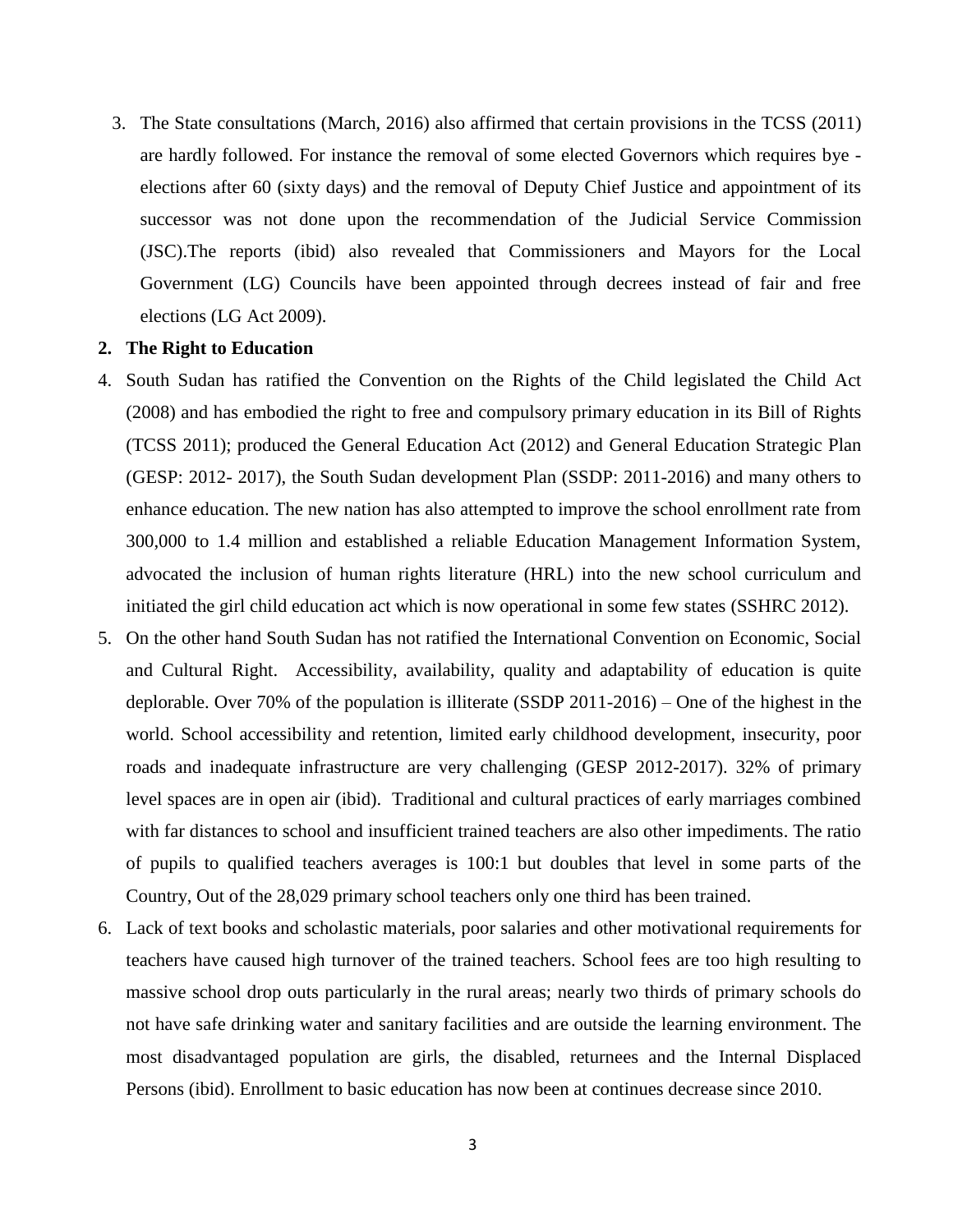7. Although there is a high demand for secondary and post secondary levels, many students could not get access to quality education due to insufficient educational facilities, equipment and adequate qualified tutors and lecturers.

# **3. The Right to Life**

- 8. Though South Sudan has ratified the African Charter on Human and people's Rights, promulgated legislations and established rule of law institutions the violations on the right to life still remain rampant, South Sudan has not ratified the International Convention on Civil and Political Rights that affirms the realization of the right to life and other fundamental human rights and freedoms. Thousands die due to acute basic health service delivery because of insufficient trained medical personnel, poor and limited health facilities, equipment, meager salaries and budget allocation to the health sector (less than 15% of the national budget), poor roads and inadequate management of the common pr economic deterioration preventable diseases are some of impediments in the reproductive health in South Sudan.
- 9. Inter-communal and ethnic violence, political rivaling and rebellions, famine, cattle rustling, land disputes, revenge killings armed robbery have resulted to many deaths.
- 10. Above all the December 15<sup>th</sup>, 2013 armed conflict between the government and South Sudan Peoples; Liberation Movement in-Opposition has also caused lost of thousands of lives and displacement. SSHRC confirmed that more than 50,000 people have died. Over 4 million are in dire need of humanitarian assistance and more than 1.6 million are made homeless. About 91,541 civilians are in Internally Displaced Persons (IDPs) in UNMISS Protection of Civilian (PoC) Sites and 496,858 took refuge in neighboring countries.
- 11. Ethnic fights often breakout in these PoC such as Malakal, Bor and Juba resulting to numerous losses of lives. The slow implementation of the Agreement on the Resolution of Conflict in South Sudan (ARCSS) continues to cause unnecessary deaths. Assassinations, enforced disappearance, murder, extra-judicial and revenge killings, killings by unknown gunmen in the main towns and robbery on roads linking major town are also some of the common violations by both state and non-state actors.

# **4. Women's and Girl's Rights**

12. The TCSS (2011) has embodied inter alia, an affirmative Action of 25% of women's participation in governance, provision for maternal and health child care and South Sudan has also ratified the Convention on Elimination and Discrimination Against Women (CEDAW), Convention on the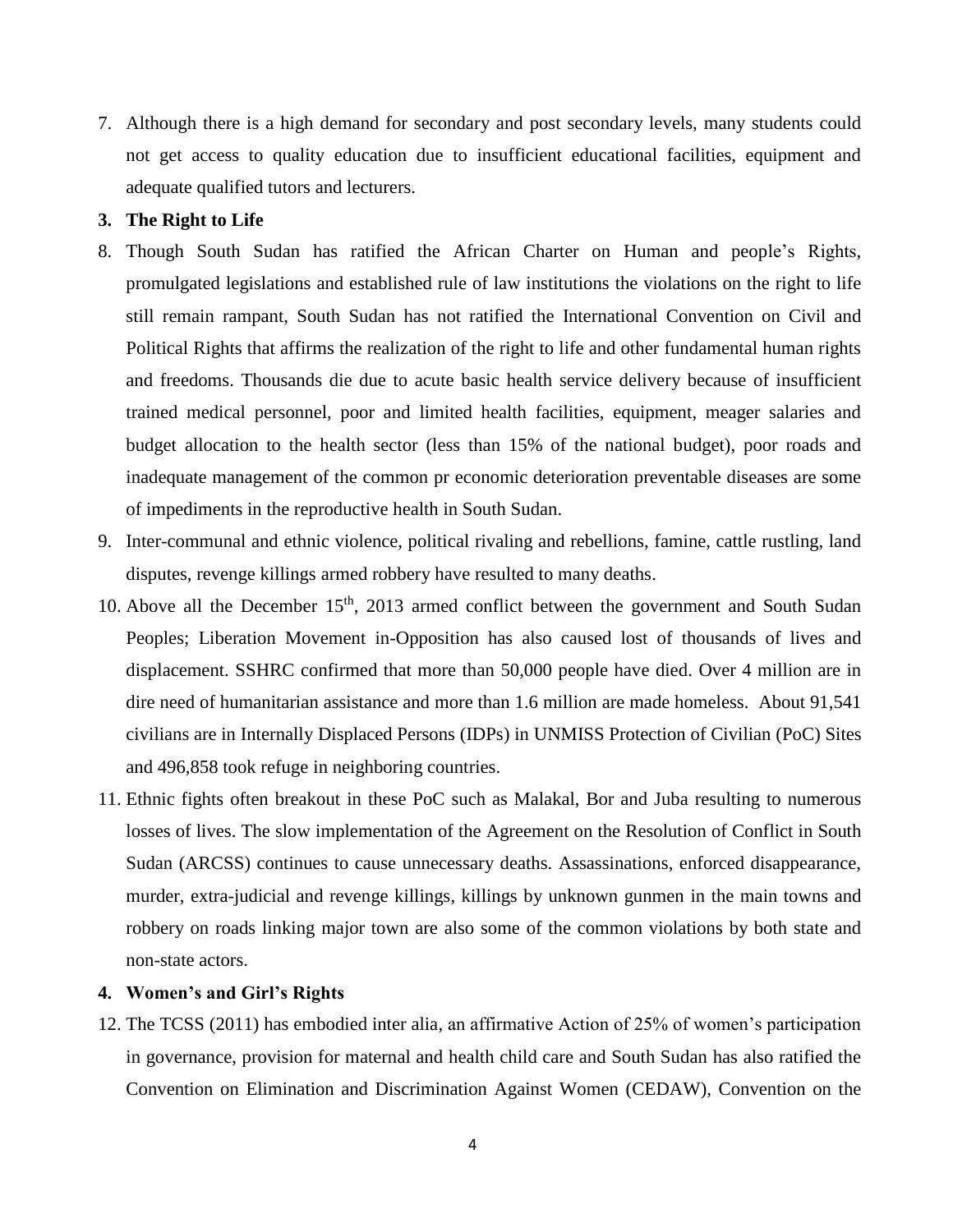Right of a Child (CRC), has developed a National Action Plan ( NAP) on the implementation of the UN Security Council Resolution 1325 in 2013 which advocated for the protection, prevention participation and promotion of women and girls in conflict and post- conflict situations

- 13. However, women and girl-child in South Sudan still face gross violations of forced and early marriages and other forms of Gender Based violence (GBV) causing high dropouts of girls from schools and sometimes suicides. Women suffer the effects of financial and economic downturns more than men. The implementation of TCSS (2011) provision of the Affirmative Action of 25% of women's participation in governance still continues to be inadequate. For example among the appointments of 90 ambassadors on 7 March 2012, only 10 percent are women and mostly in junior grades.
- 14. Conversely, there had been 194 incidents of conflict-related sexual violence, involving at least 280 victims – majority of whom were women and girls. Gang-rape and killing, abduction and stripping, sexual assault, sexual slavery and forced abortion were the most documented heinous violations against women and girls in Unity State. The SPLA and its affiliated militias were the perpetrators of the above violations.

## **5. Child Rights**

- 15. According to the Child Act (2008) child abuse is punishable by law. In spite of this, every year, alleged cases of child abuse are witnessed and reported in South Sudan. The lives of children in South Sudan in 2014 were shaped by the grave consequences of the Political conflict which broke out in Juba in December 2013 and spread to Jonglei, Upper Nile and Unity States. Nearly 750,000 children were displaced by fighting, food insecurity and a lack of basic services. Children suffering from acute malnutrition doubled from a pre-crisis estimate of 108,000 to 235,000. More than 400,000 children left school due to the conflict and 12,000 were recruited as child soldiers by both parties to the conflict.
- 16. Mass displacement, destruction of infrastructure and reduction in basic services exacerbated the high disease prevalence in South Sudan. Cholera outbreak further threatens the lives of children, resulting in 6,421cases including 167 deaths. Malaria has also been in an alarming increase for the children during their displacement.
- 17. Conflicts in South Sudan have destroyed the social fabric of communities and many children have been left without protection, this exposes them to high levels of violence, including gender based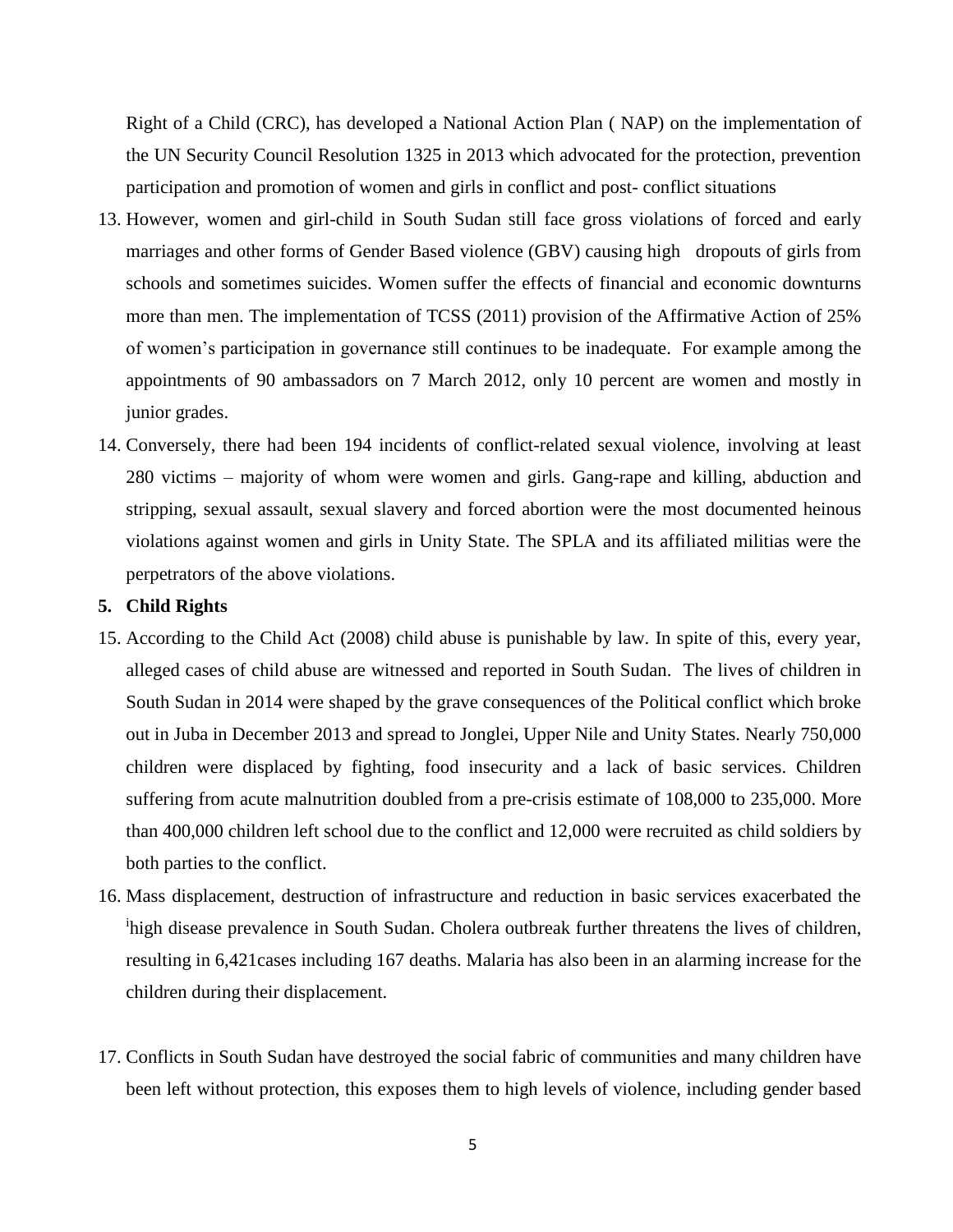violence, exploitation, abuse and deprivation. Thousands of children in South Sudan lost their parents, and some of them have been targeted for recruitment by armed forces and other armed groups. In addition, there are children without appropriate family care working and living on the streets in major cities and towns. Child abduction is common among some nomadic and pastoral communities; this remains one of the major reasons for inter-communal clashes. Forced labor, early and forced marriage and kidnapping of children are the most common phenomena in most part of Upper Nile State.

#### **6. Freedom of Expression**

18. 18. South Sudan has legislated the Media Act and to some extend there is freedom of expression. The country has also stipulated the freedom of expression in the Bill of Right in the TCSS (2011). However, in practice there are serious violations with regards to respect for freedom of expression in South Sudan. The government radios for instance only reports the positive parts of an event or scene. Unnecessary arrest, harassment and killing of journalists is one of the biggest challenges in South Sudan. Since 2014 more than 9 journalists have been killed by unknown gun men South Sudan. Perpetrators have not been caught and brought to book. In addition censorship of media houses is also another problem if they report issues criticizing the government, for instance, the recent arbitrary arrest and torture of journalist Joseph Afendi.

# **7. Right to Health**

- 19. South Sudan's Transitional constitution (2011) and the States constitutions have provided the right to public health. The Country has also ratified the African Charter on Human Rights.
- 20. However, South Sudan has not ratified the International Covenant on Economic and Social Rights (ICESR) which contains the provisions for the realization of the right to health. South Sudan has a mortality rate of 2054/100,000 and infant mortality rate of 75/1,000 the highest in the world.
- 21. On the other hand, there is an alarming decline in the situation of health. Lack of trained qualified medical staff, health facilities, medicines, delays and poor salaries, inaccessibility to the health facilities due to lack of transport and poor roads , high illiteracy, especially in the rural areas are some of the major impediments for the enjoyment of the right to health in South Sudan.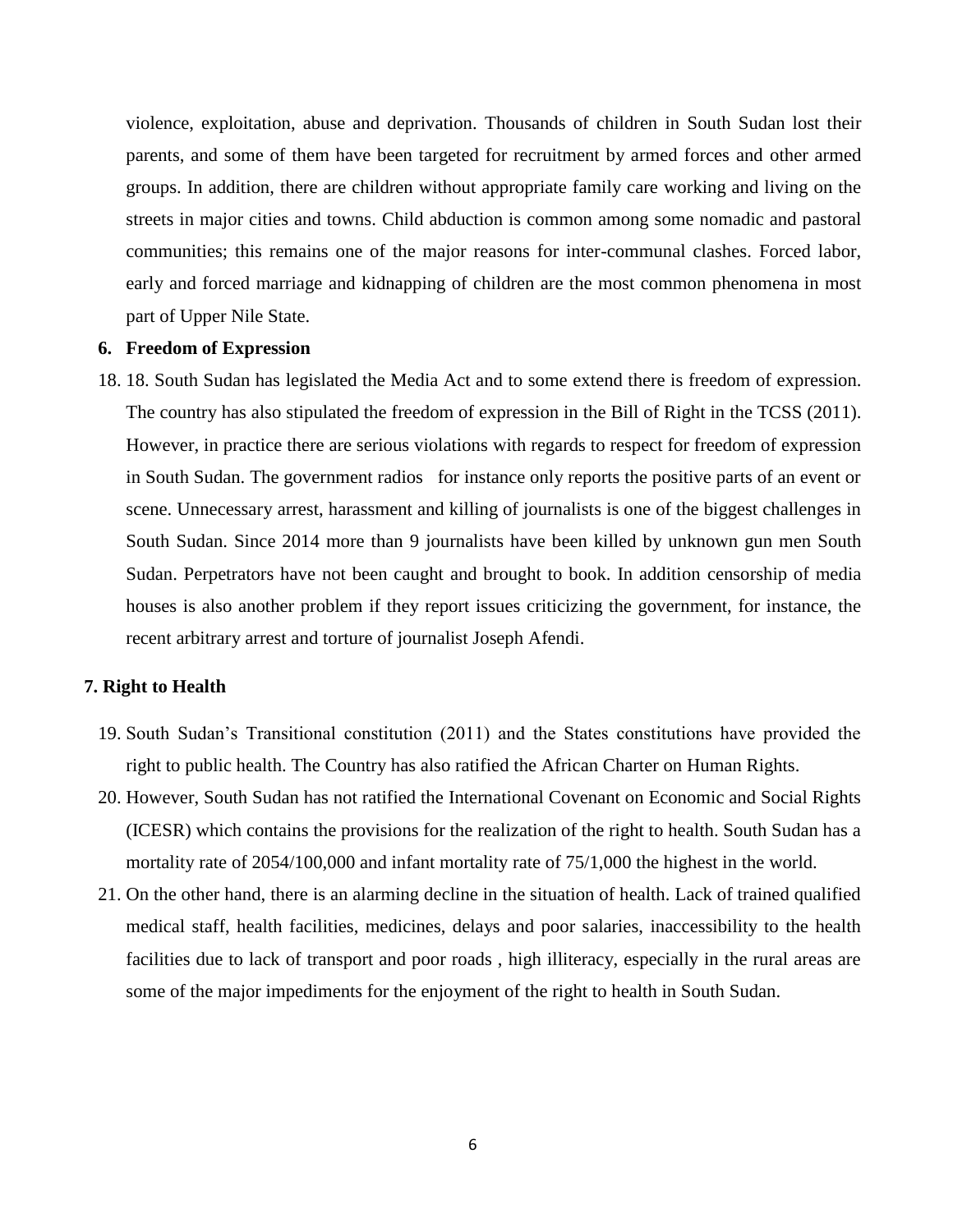# **8. Conditions in Prisons and Detention Centers**

- 22. During the monitoring exercise conducted in 2013, the SSHRC established that, the prisons and police detention facilities in the tens state of the country witness many limitations in the facilities among which include the following:
- 23. *Overcrowding of inmates and poor structures of the facilities***:** Many detention facilities in the country have limited space, poor shape and drainage system which is contrary to the required standard:
- 24. In Juba, Aweil, Wau, Rumbek, Torit, Yambio and Malakal central prisons the SSHRC observed that inmates are still kept in overcrowded and in some cases dilapidated facilities which had been built during the colonial era and designed for a district or province population that was to accommodate only limited number of inmates. According to the directors of the prison, the limited space force inmates to spend the night while standing and others sleep in shift till morning. This phenomenon was witnessed by the SSHRC team in Aweil central prison and Wau prison respectively.
- 25. In an interview with the director of Wau central prison, the SSHRC established that, the number of new inmates reported to the prison on daily basis is always higher than those released. Although the central prison of Kuajok has been recently built, still the issue of overcrowding remained unsolved. There was neither fence nor kitchen for the facility in Kuajok. Poor drainage system in the prison was also witnessed by the team; due to the poor designs most of the prisons facilities do not have good ventilation.
- 26. In Lainya County prison the SSHRC established that the prisoners sleep in grass thatch houses without fence and these endangers the lives of prisoners because there will be a lot of risks that will be associated with this kind of confinement. It has been noted that one prisoner died due to insect bit resulted from these grass thatch houses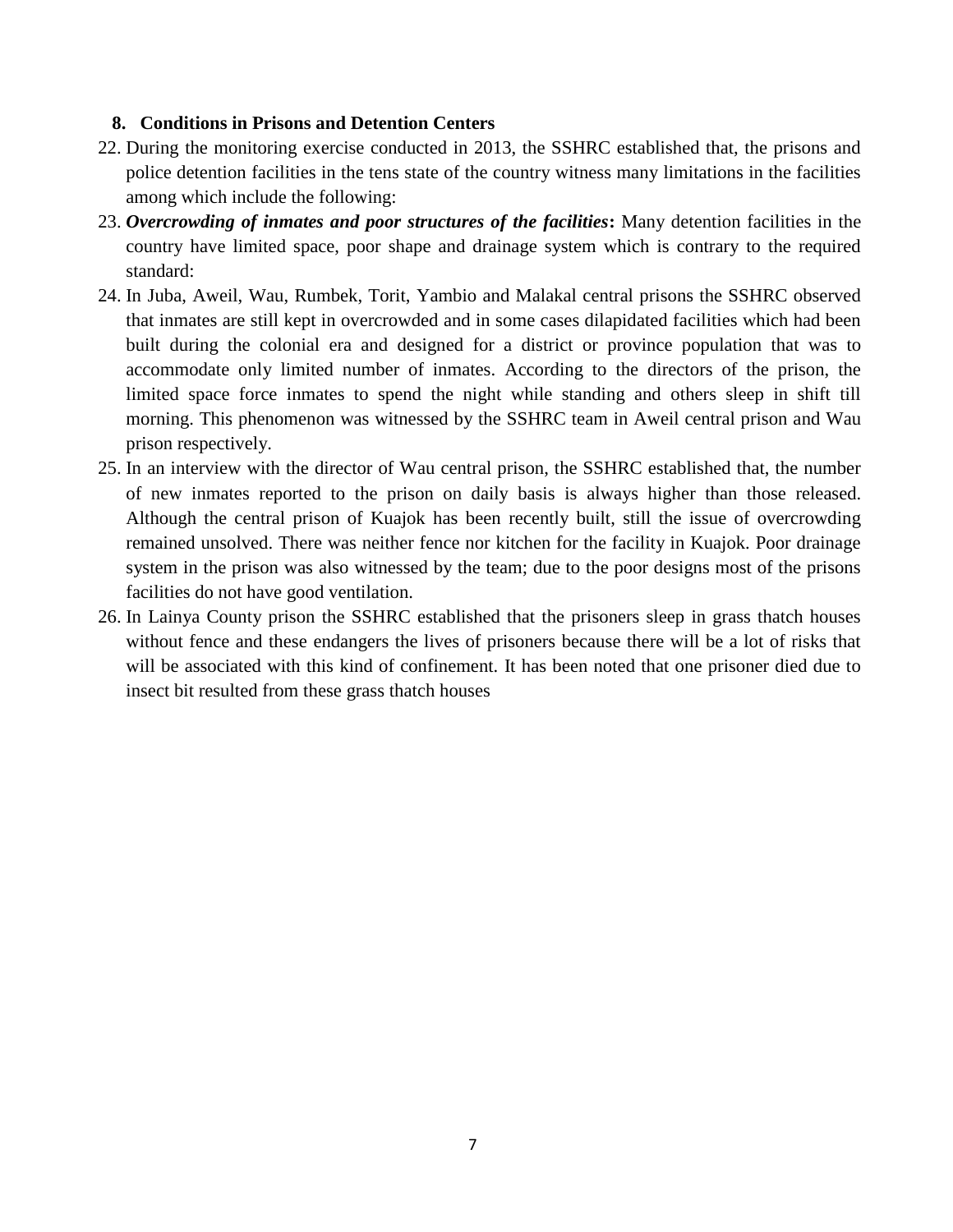# **Recommendations**

- Implementation of the Agreement on the Resolutions of the Conflict in South Sudan signed in August 2015;
- Institutional and human capacity building the South Sudan Human Rights Commission
- Full independence and adequate funding for the South Sudan Human Rights Commission and Civil Society Organizations
- Stop child exploitation and prostitution;
- Carryout general institutional reforms;
- Change the composition of the Judiciary Services Commission to include Civil Society Organizations and political parties
- SSHRC and Civil societies to carry out awareness workshops
- All the collages and trainings of all the men in uniform must include HR module.
- Government should provide more schools facilities, equipment, textbooks, trained teachers, and school materials; and accommodation to teachers especially in the rural areas.
- Government should improve and unify the salary structure of the education staff from the national and state governments and a need for prompt salary payment
- Ratification of the ICCPR and optional protocols
- Disarmaments of the civil population
- Conduction of the reconciliation and peace conferences with communities in conflicts
- Increase budgets for the health sector
- Immediate implementation of the ARCSS
- Government should enforce the girl child education agenda throughout the Country;
- Perpetrators of women rights should be punish in courts of laws;
- Ensure women's equal access to economic opportunities, remove barriers to women's entry into the workforce, and support an expanded role for women in the agricultural sector.
- The state should expedite with relevance authorities to sign, ratify and domesticate convention on rights of persons with disabilities (CRPD) as it is the guiding principle of protecting and respecting the minority groups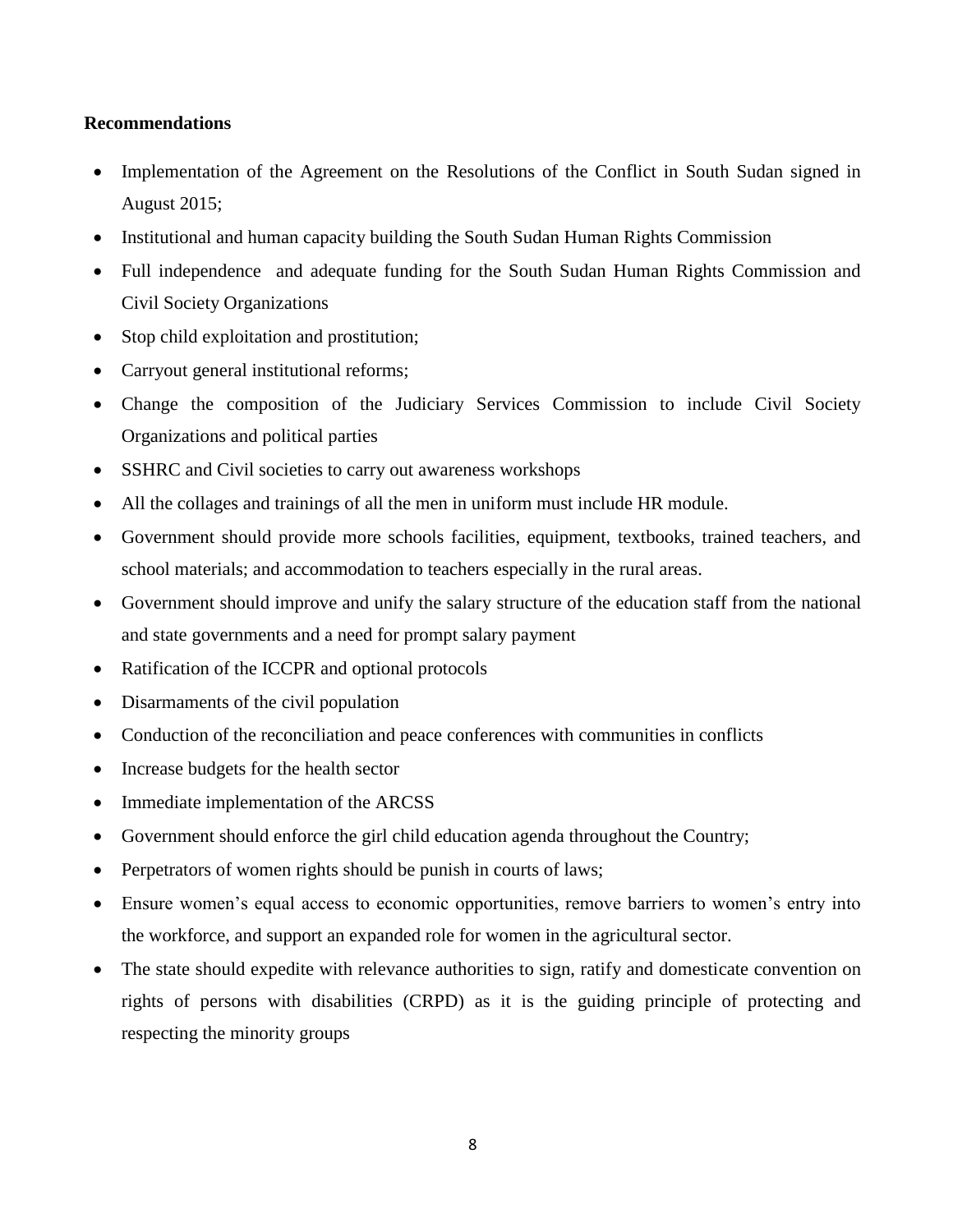- The state institutions in its recruitment policies should employ people with any type of disability to ensure principles of non - discrimination and equality for minority groups as well carry more awareness to it society on practical application of the concept of non - discrimination and equality
- Government should addressed the issue of the insecurity which to him have contributed to the closer of some schools which are affected as the result repeated community conflicts
- The recommendations direction to government of South Sudan is to expedite the implementation of the media bill by the media authority for the proper channeling of any disputes that may arise between the journalist and the media houses with the concern authorities.
- Government of South should make a comprehensive reform in the entire security sector in the Republic of South Sudan.
- Government should allow Judiciary to operate independently without it interference

 $\overline{\phantom{a}}$ 

- Implement punitive measures for all commanders who continue to practice forced and child recruitment, regardless of whether their forces are fully integrated.
- Allow unhindered access for humanitarian assistance and human rights monitoring and investigation.